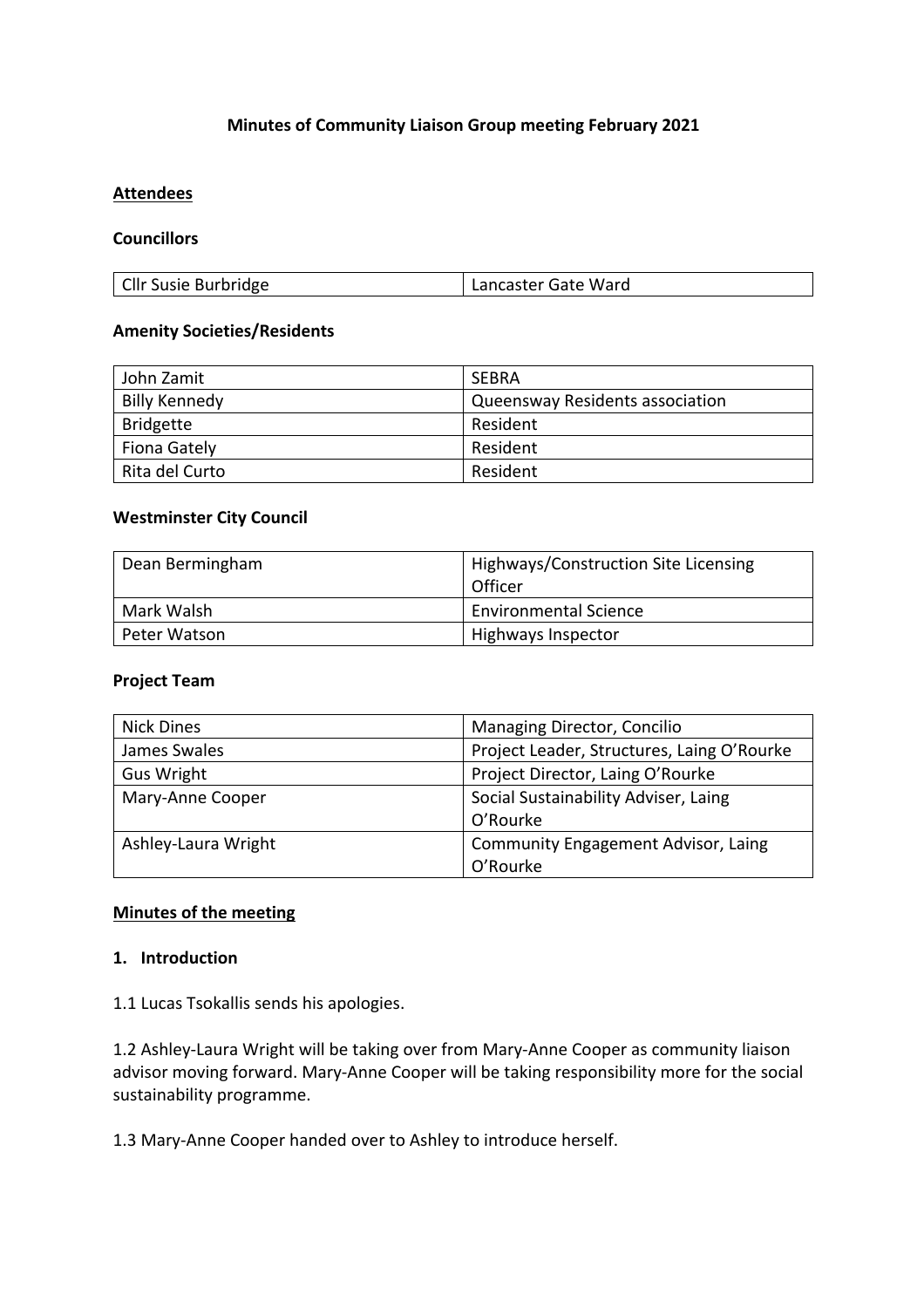### **2. Site progress since the last meeting in December.**

| Activity                                                 | <b>Notes</b>                                                                                                                                                                                                                                                                                                                                                   |
|----------------------------------------------------------|----------------------------------------------------------------------------------------------------------------------------------------------------------------------------------------------------------------------------------------------------------------------------------------------------------------------------------------------------------------|
| Installing lifts on tower cranes                         | Two of the three cranes on site now have<br>lifts. Lifts make it easier to rescue crane<br>drivers if needed.                                                                                                                                                                                                                                                  |
| Works to adjust hoarding line along Redan<br>Place north | Working closely with Dean Bermingham to<br>agree all of this. The move took place over<br>the weekend so the TC2 pick point is now in<br>place. This is half on site and a little bit into<br>the road.                                                                                                                                                        |
| Excavation works down to B1                              | Complete along Redan Place. From ground<br>level to B1 currently about 8m lower and<br>progressing very well.                                                                                                                                                                                                                                                  |
| Works to ground floor on East elevation                  | B1 mezze was in before Christmas and have<br>now completed ground floor. In future will<br>relocate welfare onto B1 mezze with<br>ground floor as ceiling, then workers can be<br>relocated from shopfronts on Queensway<br>to site. Will be building more drying rooms,<br>toilets and canteens in the future. Looking<br>to be in place by the end of April. |
| Installing first of triple height columns                | 12m high. Beams will be installed on these<br>columns in months to come.                                                                                                                                                                                                                                                                                       |
| <b>Works to Core CS</b>                                  | The first of the towers coming up. Already<br>up to ground floor and now going up to first<br>floor. Hopefully by June will be up to the<br>top of building and then can start hanging<br>cladding.                                                                                                                                                            |
| Works to next Core                                       | Grillage is in under slabs which have been<br>cast. Cast a beam on top of the grillage to<br>support it, on top of that works to install<br>precast twin wall at the beginning of next<br>week up to ground floor.                                                                                                                                             |

## **3. Carry-on issues log and updates on issues that have previously been raised.**

3.1 Ashley explained that Laing O'Rourke have created a carry-on issues log, which takes all of the issues that have been discussed before and are provides updates on them. They are putting a status on these issues, so they close some of them out and add new ones if they come along.

## *Pitlane*

3.2 Looking to install on  $5<sup>th</sup>$  March along with the final tower crane. There was some discussion amongst the site team about whether that gate would be able to come in earlier (middle of February) but the team took the decision that rather than applying for another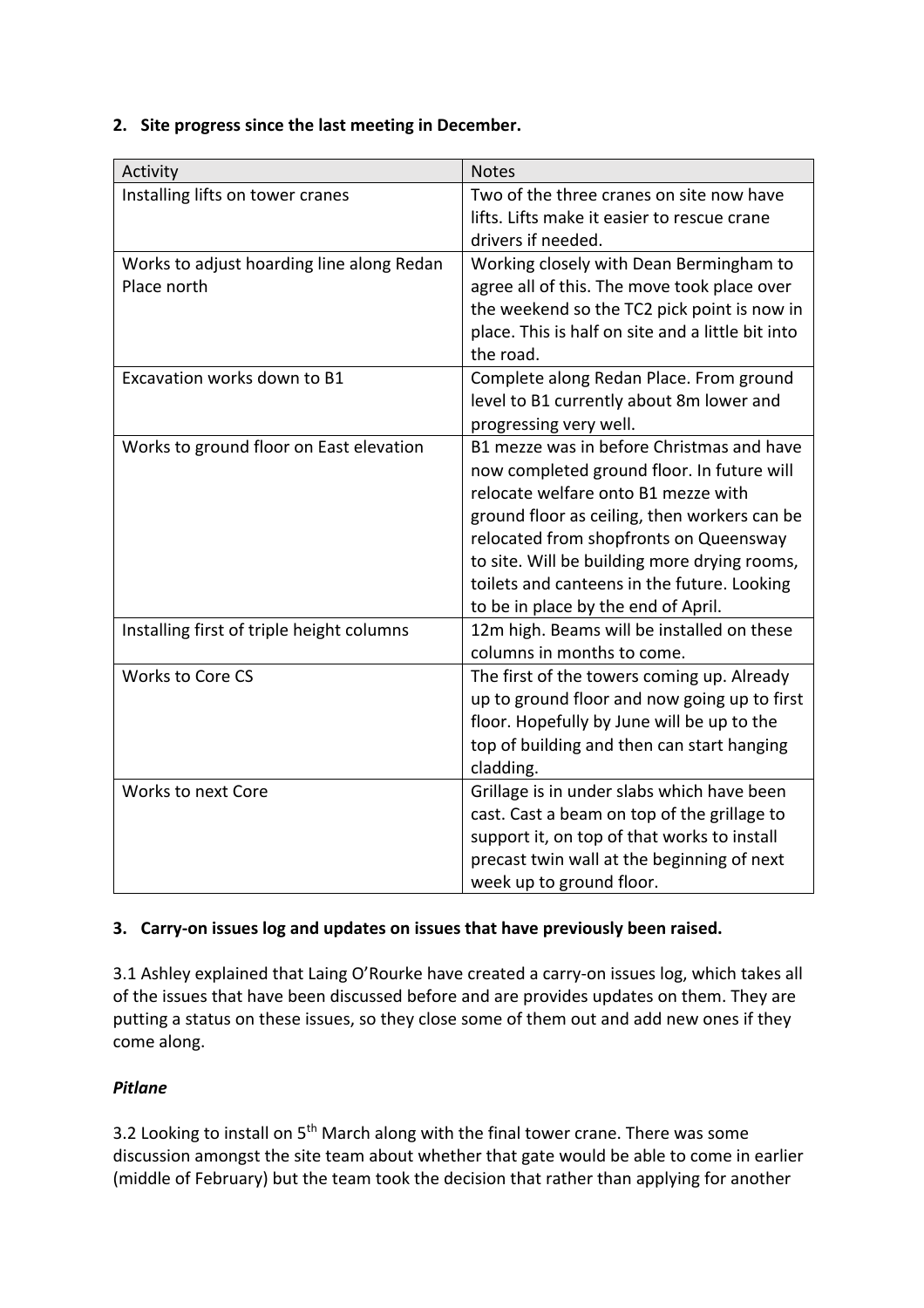weekend's working, it would be least disruptive to is saddle it on the back of the TC1 installation.

## *Pickpoint*

3.3 Pickpoint along Redan Place North went in last weekend and now it is operational. The plan is to close this action out. Dean Bermingham added that is a trial period, as we need to see if it interferes with the running of the restaurants/shops which are adjacent to Redan.

### *Jet-wash/ road sweeper*

3.4 This seems to be an everyday occurrence now. Today Laing O'Rourke got some feedback from some residents who said they were very happy with the level of cleaning on the road that goes down to their block of flats. If the team get any issues or complaints from residents, this will be opened up and looked at again.

### *Generator*

3.5 One generator has been removed from site. One has been kept just in case it is needed for back up purposes; it is not actively running.

### *Lighting*

3.6 Laing O'Rourke are now working quite collaboratively with the team of residents on the Redan place west. Their concerns are predominantly about the lights within the site and the team have been working on the timings of some of the levels of lights turned off at night. Sometimes lights get knocked during site works and residents are working with the team to let them know when lights have been knocked if they've missed it. An electrician visited a resident's flat to try and understand/ assist with the issue.

3.7 Bridgette added that the situation has not yet been resolved. Last night she woke up at 1am because a new light started coming through her shutters. It was 6am this morning and all of the top lights came on as well. This has been ongoing and its starting to affect residents' health.

3.8 Fiona Gately thanked the team for sending out the electrician to her flat. She expressed concerns that the timer for the lights might not be functioning properly. They were all on at 6.15am when they aren't supposed to come on until 6.30am.

3.9 Bridgette commented that there are range of lighting problems, which are not just to do with those lights on a timer. She could also see rather strong lights coming up from the basement some, which are not on a timer.

3.10 Ashley said that she will follow this up with the electrician so she can understand what's causing this because when the lights around the top go off at night, the others should just remain the same. There shouldn't be any ability for anyone to change or adjust these lights.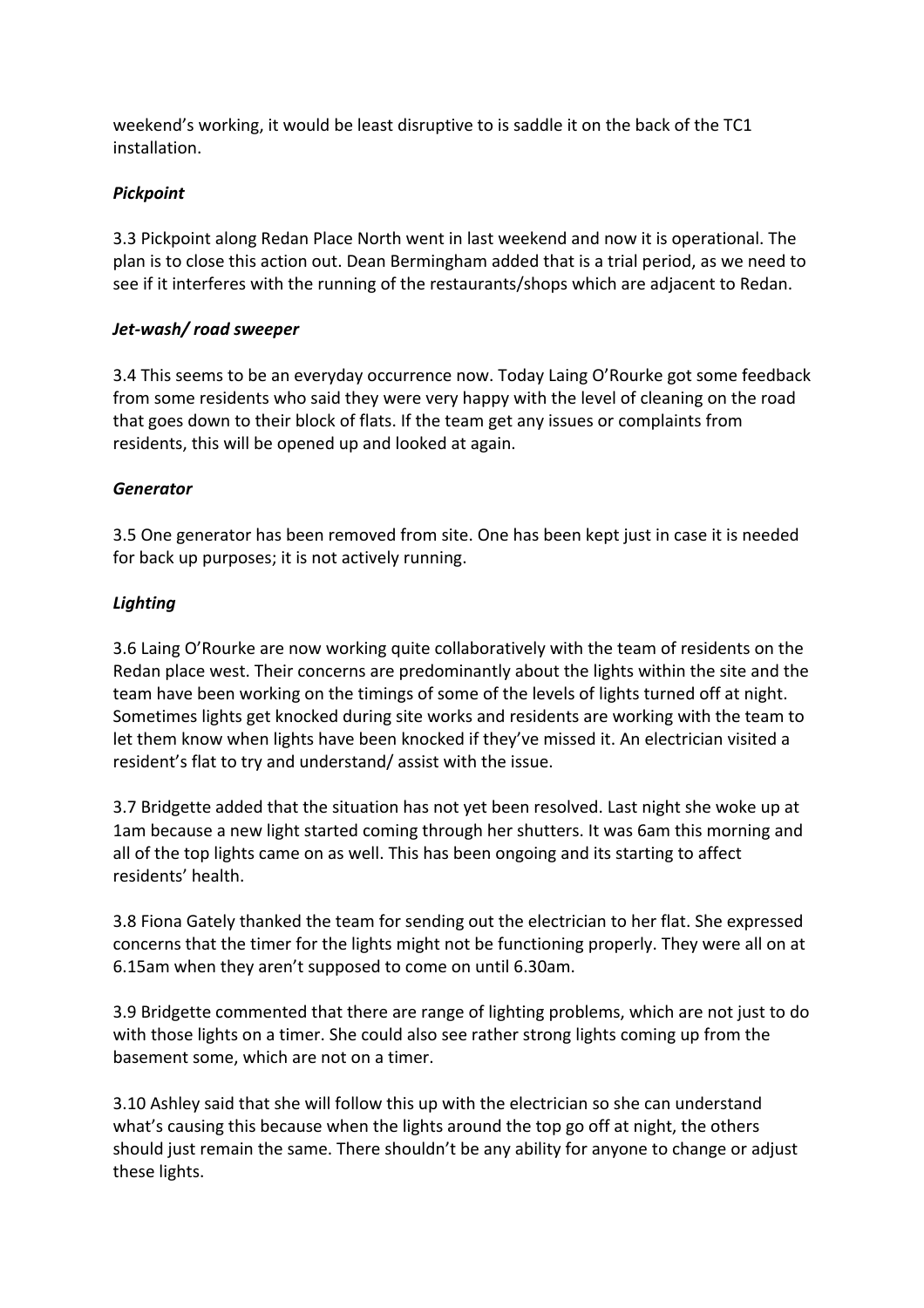3.11 Fiona Gately added that one of the main issues for people living on Redan Place is that if new lights are mounted in such a way that they face into Redan place rather than back into the site and into the building then residents are going to get the glare. She asked for the team to consider how the lights shine out of the site when the new lights are installed.

3.12 Cllr Burbridge expressed her disappointment at the issues being raised by residents. She asked Laing O'Rourke to get to the bottom of it as there must be someone there at 1am who knows what's going on. She reiterated the urgency of this matter and asked to be copied in on any discussions surrounding this.

| Activity          | <b>Notes</b>                                          |
|-------------------|-------------------------------------------------------|
| <b>Steel Ramp</b> | Forecast to go up in March. We have to get            |
|                   | a slab in at B1 before that and get it                |
|                   | delivered/constructed. We hope this will              |
|                   | get rid of the need for the sweepers.                 |
| <b>Dig</b>        | Will continue down to B1, looking to start            |
|                   | getting slabs in at B1 and then once they're          |
|                   | in digging down to B2, slabs in there and             |
|                   | then down to B3.                                      |
| Getting muck out  | 90,000 <sup>3</sup> of muck to come out over next six |
|                   | months.                                               |
|                   |                                                       |
| Pouring concrete  | $20,0003$ of concrete to pour -                       |
|                   | predominantly basement slabs and then                 |
|                   | superstructure slabs as the build moves up.           |
| Ground floor      | Working at CNCS on west side of site                  |
|                   | bringing up to ground floor.                          |
| <b>B1</b>         | Continuing with slabs in south east corner.           |
| <b>B2</b>         | Starting dig at south side of site down to B2         |
|                   | - will do in coming weeks.                            |

## **4. Projected timeline moving forward included:**

### **5. Other on-site works**

### **Ramp relocation**

5.1 The current muck ramp needs to be moved across to allow the building of slabs at B1 to enable the build the new steel ramp.

### **Tower crane**

5.2 Another Tower Crane is set to go up this weekend.

### **Welfare accommodation**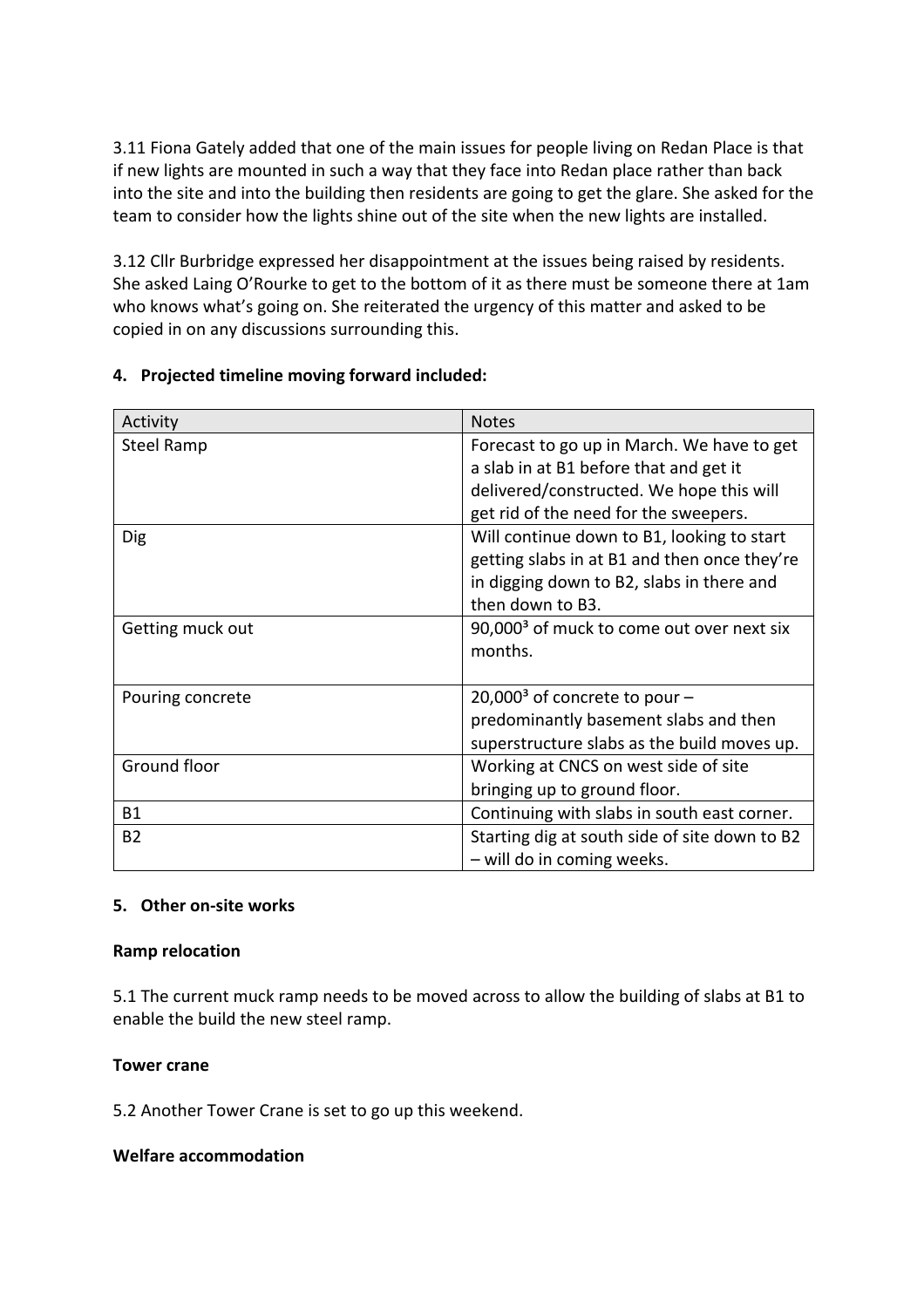5.3 Works have started and will continue over the next six weeks. Moving cabins from west to new temporary set up on the east.

## **6. Social sustainability agenda**

6.1 Mary-Anne Cooper explained there were five guiding themes and describe them in more detail and examples of recent initiatives that have taken place.

## **1. Positive economic impact**

Laing O'Rourke is aiming to open up job opportunities and apprenticeship opportunities from Westminster predominantly and then other central London boroughs secondarily.

## **2. Inspiring the next generation**

Laing O'Rourke is working to raise the aspirations of local young people through educational engagement to get them interested in construction/ engineering.

## **3. Investing in talent**

Laing O'Rourke is committing to upskilling workers and investing in apprenticeships

## **4. Building an inclusive workplace**

Laing O'Rourke is trying to promote equality, diversity and inclusion initiatives, helping to building a transparent and open industry.

## **5. Enhancing sense of community**

Laing O'Rourke is identifying community investment initiatives in Westminster primarily.

6.2 They are already working with Paddington partnership and last week two of the digital engineers joined up with the Construction Youth Trust and St Augustine's High School in Maida Vale, to provide a virtual educational session. They have received some really good feedback from this.

6.3 National Apprenticeship week is also next week and there are two more engagements with Construction youth trust planned. Virtual work experience programme coming up later this month as well through February half term.

# **Q&A**

**Q – Billy Kennedy)** You said that you were looking to have all of the works to the welfare complete by April, does that include the retail units that you are currently occupying on Queensway parade?

**A – James Swales)** I think once we've got the full set up by the end of April, we'll have room to move everyone in there and then we might use the retail units as offices.

**A – Gus Wright)** We've got a lease agreement until August/September this year, but it will just be used as extra space.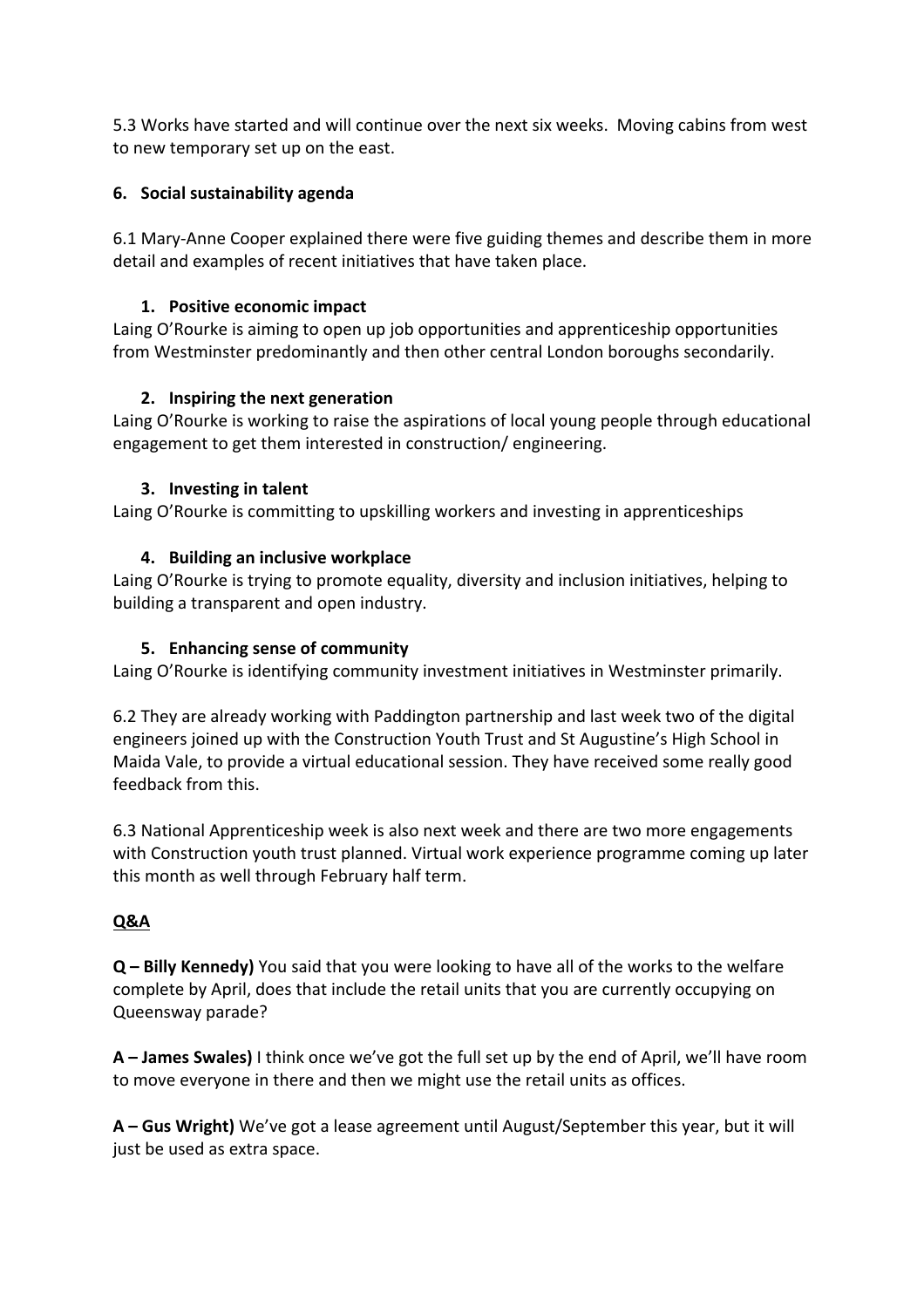**Q – Billy Kennedy)** I'm aware that you're in the process of requesting an extension for the two units that are currently being used and there will be a third unit, it's just a question of as long as we know that it will probably be extended for a further six months and that will include the new unit. Yes?

**A – James Swales)** Correct.

**Q – Dean Bermingham)** How are we doing with the back of the units – the emergency exit and keeping the area clear?

**A – James Swales)** As far as I'm aware that's improved massively. We've stationed security guards down there and have reinforced this message to the guys. I did a patrol myself the other morning and said to the guys that if you want to smoke, we have permission to get onto site between 7 and 8 am so you should smoke on site rather than on the streets. The security guards are patrolling this, and I think the message is getting home.

**Q – Dean Bermingham)** I know you are looking at new initiatives for your workforce?

**A – Ashley)** I am working with someone on Monday. Messaging will go out next week but there's a lot of stuff to do with giving up smoking – we will be tying that in with initiatives that our head office is doing with no smoking day at the beginning of March. We will be doing work in the run up to that and there will be welfare support for people, with advice on where people can get help etc. I will share that with all of you once we've done all the collateral that's going on onsite.

**Q – Rita)** We live in Porchester Court, on a couple of occasions people come and fly tip. On both occasions, we have a 20-month year old daughter who walks on those streets. We've called the police on both occasions – I want to know what you're doing to stop this?

**A – James Swales)** We do have cameras and we have provided camera evidence.

**Dean Bermingham)** We've got one or two fly-tippers who are using Redan Place as a free tip. I spoke with Mark O'Leary and Ed Mann last week regarding the issue, I think we've had  $6/7$  fly tips within a calendar year. The last fly tip was two in one  $-$  a load of timber and then some rubble. I think the issue we have is that we have Redan place closed, managed by James and his team at the top side of Queensway and then the gated area down the bottom by Porchester Gardens. That should be locked evening, but it's the time in between that the gangs are coming in and fly tipping. They will continue to use it because they're not getting caught. I've got to send another email regarding the issue. if I could get any feedback from the residents and councillors to back this up that would be appreciated.

**Rita)** We are more than happy to provide testimony. Everyone in our building is also happy to provide this, we will stand by you.

**Billy Kennedy)** It has happened 6 times in Redan place and 8 times in Cervantes Court. Cervantes Court has more flood lights than Whiteleys. Also, CCTV which I see every day. I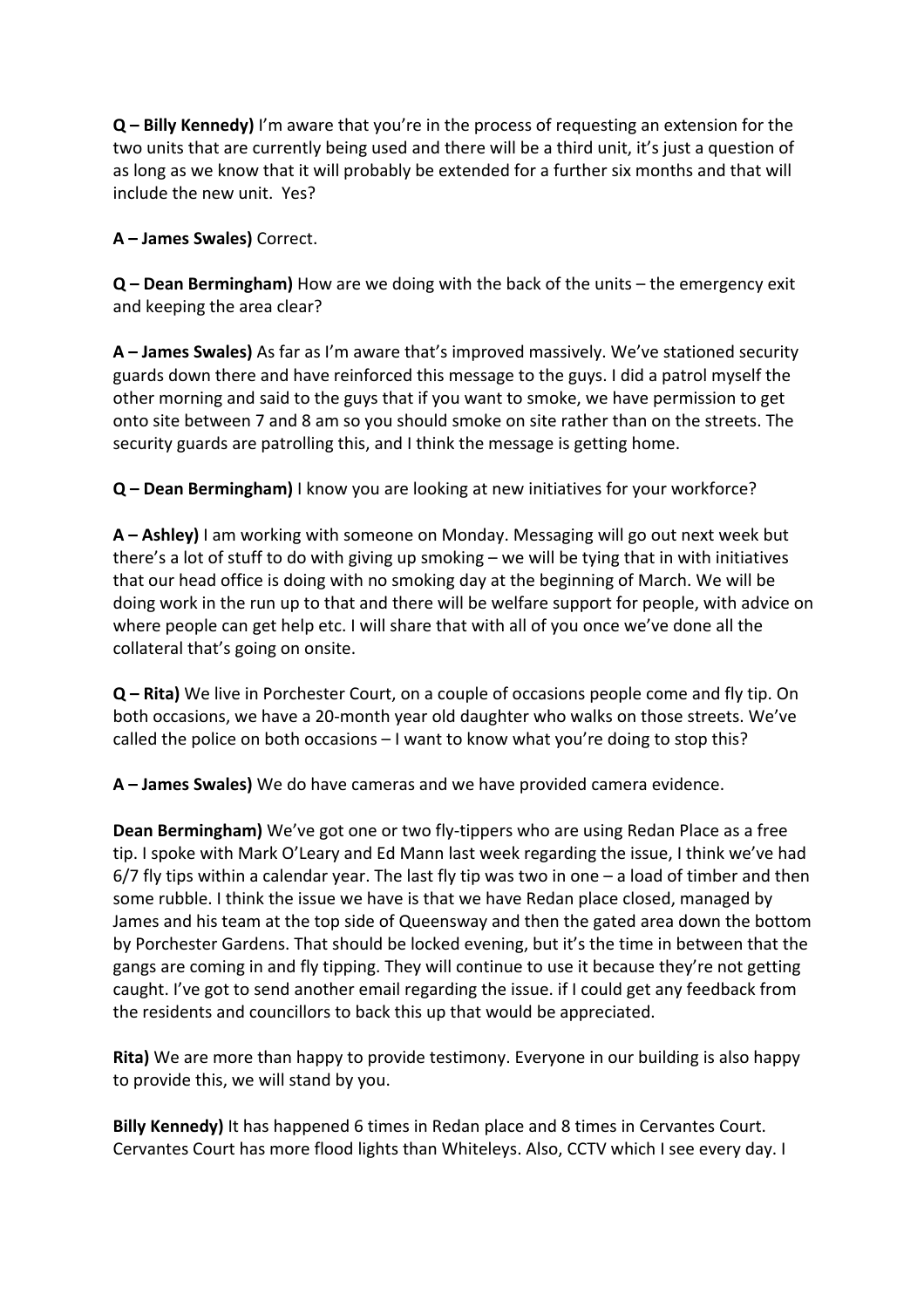have witnessed these people coming in with false plates and dumping a serious amount of rubbish. If there was a major emergency, the emergency services could not access that road.

**Q – John Zamit)** Why can't we investigate closing the barrier all the time and give a key to people who empty the bins?

**A – James Swales)** I have had that discussion with Dean. We said that we could either put a combination lock on or supply keys to all of the residents. We just need to get permissions to do so. I agree, that would be the solution to what we discussed. They will probably just come with a saw and cut it off but at the very least it might deter them.

**Cllr Burbridge)** The only way we can stop this fly tipping is by having gates that are locked. All of them have false number plates, the police can do nothing.

**Dean Bermingham)** This is a good time to force the issue and get the bottom end of Redan Porchester locked with a padlock.

**Cllr Burbridge)** Thank you Dean very much.

*ACTION: It was agreed that Dean Bermingham will follow this up with the council*.

**Q - Rita)** Has the long-term horizon changed from what was agreed what construction started? Has it been affected negatively by COVID?

**A – Gus)** At the moment it hasn't been affected by COVID. We have also not been affected by Brexit. We all know that  $1<sup>st</sup>$  July it becomes very strict at the border, all of our windows are coming through from Austria and Poland and there will be paperwork associated with this, but we know about this now so there won't be any issues bringing materials through. Valves and pumps coming from China but shouldn't affected.

**Q – Dean Bermingham)** I've been working with James over the last months regarding some big steels coming in?

**A – James Swales)** Yes – there are some big transfer structures on the job, some of them we have managed to split into 3 pieces so the tower cranes can lift them. That is except for two beams which are located along the Queensway elevation. Because these beams are so close to the back of the façade, if we lift them in in pieces, there isn't enough room to get behind them to weld them back together. We have been trying to come up with various options over the last six months. What I was saying to Dean was that the only way we can get these things installed is in one piece. This would mean bringing some 60 tonne beams in, which in itself is a bit of a mission. This means we would have to close Queensway from Boots down to the site and position 600 tonne crane in the road to pick 60 tonne beams up and lift them up over the façade and lower them down. We are in the early stages of looking at this and have tried everything to avoid this. It's about 2/3 months out.

**Q – Fiona Gately)** Can I please request that the workmen observe the work hours. It's irritating if they start 5/10 minutes early because that's sometimes how I plan a lie in.